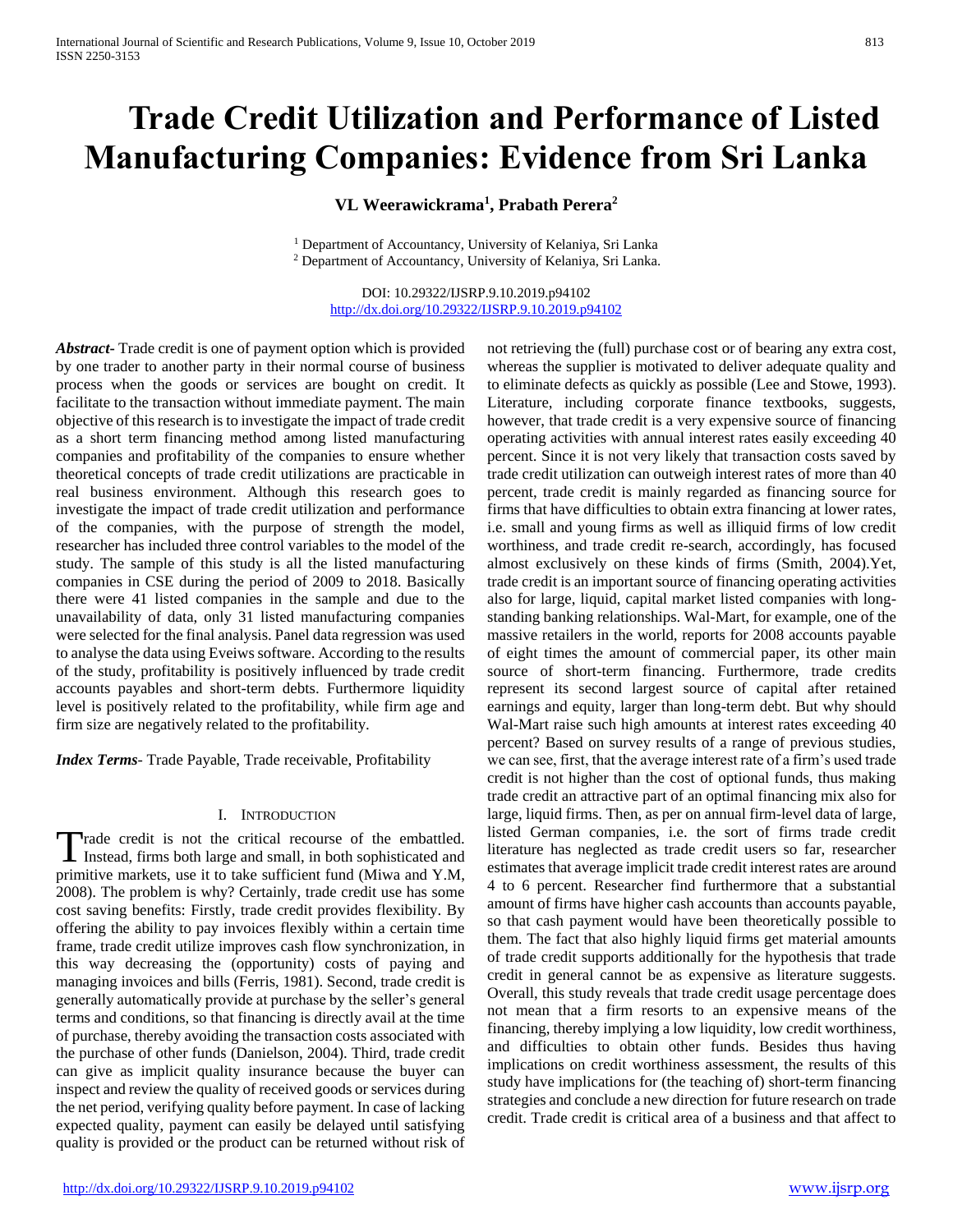mainly to the performance of the company. Most of the companies lose their profit due to incorrect decisions of trade credit.

Most of the existing literature has covered for trade credit usage in SMEs and Private limited companies in various continents (Yazdanfar and Öhman, 2017). Accordingly, researcher has identified the gap regarding trade credit usage in Sri Lankan context, especially in manufacturing sector. Therefore researcher attempt to address the above mentioned gap in the current study.

# **A. Research Question**

 This research seeks to fill the gap for following research question,

Main Research Question:

"What is the impact of trade credit utilization on firm's profitability of listed manufacturing companies in Sri Lanka?"

## **B. Objective of the Study**

 Main objective of this study is to empirically investigate the impact of trade credit utilization and profitability of listed manufacturing companies in Sri Lanka.

 Also expect to identify whether trade credit is practicable as theory and to identify the effectiveness of the trade credit decisions of the manufacturing companies as sub-objectives.

#### II. LITERATURE REVIEW

 Trade credit has been recognized as a crucial source of shortterm financing for small and medium-sized enterprises (SMEs) (Peel, et al., 2000). A trade credit contract is a legally binding agreement between both parties that allows a buyer to purchase goods or services on account and pay the supplier at a later date.; The buyer considers the agreement a financing tool, and trade credit appears as a current liability on that firm's balance sheet. From the supplier perspective, the agreement is regarded as an investment in accounts receivable and appears as an asset on that firm's balance sheet. The present study highlights the buyer side (i.e. the demand side) of trade credit as a financing tool. If the use of trade credit gives better access to external capital or lowers the cost of capital, it gives the buyer a comparative advantage in the product market. Ferris (1981) found that trade credit can minimize transaction costs by allowing firms to settle bills periodically.' Using trade credit also allows the buyer to confirm product quality before settling (Deloof & Jegers, 1996;Pike & Cheng, 2001). The relationship between credit financing and firm performance is a crucial and frequently discussed issue in managerial corporate finance. Debt financing is related with the trade-off between costs and gains and there is an overall credit level beyond which the costs are higher than the benefits related to; taxation-sheltering. Reaching a satisfactory credit level is critical for any business, not only because of the need to achieve profitability and firm value, but also because it increases an organization's ability to deal with its competitive environment (Harris & Raviv, 1991). Several theoretical concepts have been developed to explain this relationship. According to Modigliani & Miller (1958), in a perfect capital market, a firm's financing choice does not affect its cost of capital, value or real operation, including performance. This view is based on a number of assumptions; for example, that no taxes or cost of transaction exist, that all investors have similar opportunity to borrow and lend money, that there isn't information

asymmetry and that agency costs remain. This view has been questioned due to its assumption of market perfection and its limited applicability to small firms (Grabowski & Mueller, 1972). Therefore this literature justify that maintaining optimum level of trade credits is not easy for complex entities. Even though there are several studies in various continents and countries, this literature review identified research gap in Sri Lankan context regarding trade credit utilization and company performance in complex entities.

#### III. METHODOLOGY AND EXPERIMENTAL DESIGN

 This research presents an empirical investigation of the impact of firm profitability on trade credit usage of listed manufacturing companies in Sri Lanka with most recent available data. It is an explanatory research and has employed a quantitative method. A multivariate regression model was used to evaluate the data collected from the financial statements of listed manufacturing companies operating in Sri Lanka which have an age 09 years and above. Based on the regression outputs, test of the data used and hypotheses; and analysis of the result were prepared. The analyses are presented by using descriptive approach.

## **A. Sampling Design**

 A Sample of 31 listed manufacturing companies were selected from the total population of 41 manufacturing companies that are listed in the Colombo Stock Exchange Sri Lanka due to unavailability of data. It represents 75.6% percent of the existing listed manufacturing companies. The data was collected from the official website of the Colombo Stock Exchange Sri Lanka. (Annual Reports - Period Starts from 2009 and ends in 2018).

#### **B. Method of Analysis**

 Multiple Ordinary Least Square (OLS) regression is used to investigate whether there subsists a relationship between the multiple independent variables using set of panel data. (Determinants = Trade payable usage, trade receivable usage) and the dependent variable (Firm's profitability).

# **General Form of the Equation is:**

Equation 1. General Form of Equation

Profitability = Function of (Trade payable ratio, trade receivable ratio)

Then researcher has introduced following control variables to the model, with the purpose of strength the model.

Firm Size- (FS), Firm Liquidity- (FL), Firm Age (FA).

#### Therefore the **Specified Model** is:

Equation 2. Specified Model ROCE = β0 + β1 (TP) - β2 (TR) + β3 (FS) + β4(FL) + β5(FA) + έi

#### IV. FINDINGS

 This illustrates the results of the regression model and their corresponding discussions. Before the analysis of regression model, the researcher tests of linear regression model assumptions and then followed by the correlation and descriptive analysis. It is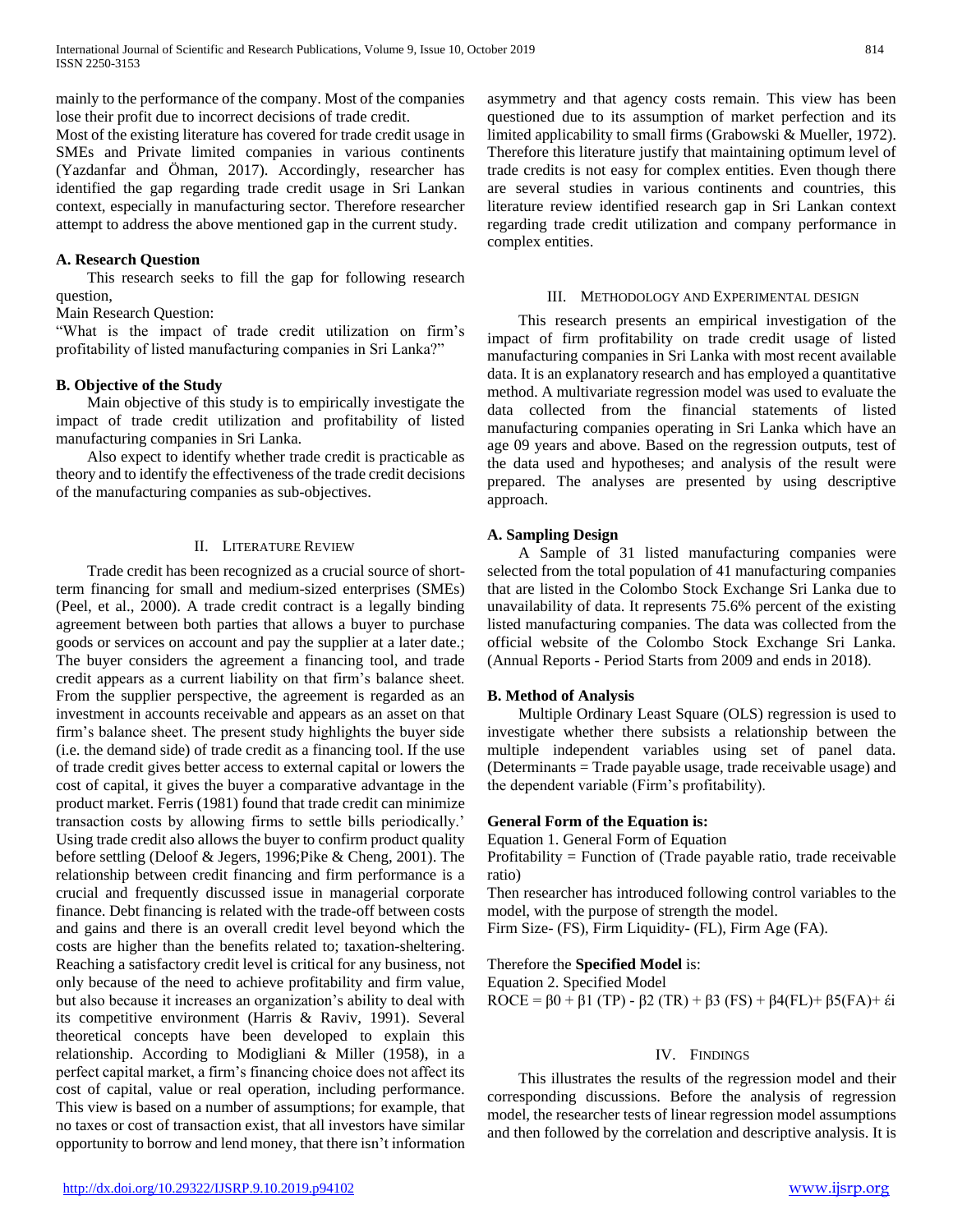also illustrated the analysis of the collected empirical data, shows the results, and clarifies the determinants of profitability in the listed manufacturing companies in Sri Lanka.

## **A. Descriptive Statistics**

 Table 1. Exhibits the summary of descriptive statistics for the variable values used in the sample. The summary of descriptive statistics contains the mean, standard deviation, minimum and maximum of dependent variable (ROCE) and five explanatory variables (TR,TP,FA,FS,FL) from year 2009 – 2017. The data comprise sample of thirty one listed manufacturing companies in Sri Lanka.

Table 01. Descriptive Statistics

|         | TP    | TR.   | FA     | FL    | <b>FS</b> | <b>ROCE</b> |
|---------|-------|-------|--------|-------|-----------|-------------|
| Mean    | 0.171 | 0.295 | 35.400 | 0.313 | 7.567     | 3.549       |
| Median  | 0.132 | 0.201 | 34,000 | 0.252 | 7.070     | 2.025       |
| Maxi    | 1.626 | 4.072 | 77,000 | 1.211 | 10.388    | 2.504       |
| Minim   | 0.945 | 0.002 | 8.000  | 0.005 | 3.905     | 1.017       |
| Std.Dev | 0.280 | 0.468 | 0.389  | 0.225 | 1.584     | 1.501       |

# **B. Test of Normality**

 Test of normality is applied to decide whether a set of data is well-modelled by a normal distribution or not, and to compute how probable an underlying random variable is to be normally distributed. In this study, researcher has used the jarque -Bera normality test provided in the e-views 8 and the results are as follows, relevant graphical presentation and quantitative descriptions are included in the table 02.

Table 02. Test of Normality

| Series: Standardized Residuals |             |  |  |
|--------------------------------|-------------|--|--|
| Sample 2009 - 2017             |             |  |  |
| Observations 279               |             |  |  |
| Mean                           | -2.04E-18   |  |  |
| Median                         | $-0.012792$ |  |  |
| Maximum                        | 0.716316    |  |  |
| Minimum                        | 0.541945    |  |  |
| Std. Dev.                      | 0.210478    |  |  |
| Skewness                       | 0.346485    |  |  |
| Kurtosis                       | 3.561033    |  |  |
| Jarque-Bera                    | 5.796621    |  |  |
| Probability                    | 0.055116    |  |  |

# **C. Test of Multicollinearity**

 Multicollinearity outlines that there is linear relationship between explanatory variables which may affect the regression model biased. In order to observe the probable degree of multicollinearity among the explanatory variables. The researcher used the correlation matrix .Results of the correlation matrix test are as follows in the table 03.

|  |  | <b>Table 03. Test of Multicollinearity</b> |  |
|--|--|--------------------------------------------|--|
|--|--|--------------------------------------------|--|

|             | <b>ROCE</b> | TP   | <b>TR</b> | FS      | FL   | FA   |
|-------------|-------------|------|-----------|---------|------|------|
| <b>ROCE</b> | 1.00        |      |           |         |      |      |
| TP          | $-0.81$     | 1.00 |           |         |      |      |
| <b>TR</b>   | 0.06        | 0.27 | 1.00      |         |      |      |
| <b>FS</b>   | 0.03        | 0.14 | 0.20      | 1.00    |      |      |
| FL          | 0.11        | 0.17 | 0.28      | $-0.06$ | 1.00 |      |
| FA          | $-0.01$     | 0.24 | 0.38      | 0.19    | 0.26 | 1.00 |

According to the results shown in the above table 03, none of the independent variables are no any of the independent variables that are highly correlated except trade payable and profitability.

## **D. Test of Autocorrelation**

 Auto-correlation which is in fact the problematic in panel data, because it comprises time-series. Autocorrelation is a characteristic of data in which the correlation between the values of the same variables is based on related objects. In order to test for the existence of autocorrelation, the Durbin-Watson test is a widely used method of testing for autocorrelation. Durbin-Watson Stat was 2.022157, the rule of thumb is when data set shows value which is close to 2, the auto correlation issue is not included. Therefore above output shows Durbin Watson value close to 2, It mean there is no auto correlation issue in the considered variables.

# **F. Panel Unit root test**

 Unit root test is testing whether the variables in the data set is Non-Stationery or possesses a unit roots. A stationary series is comparatively easy to forecast. As per unit root test all the variables are stationary at the level condition.

# **G. Multivariate Regression analysis of panel Data**

 Preceding empirical studies have conventionally used different estimation methods based on the types of data to investigate the impact of trade credit usage on profitability of listed manufacturing companies in Sri Lanka. In this study researcher has employed the fixed effect data analysis. Multiple Ordinary Least Square (OLS) regression is used to investigate whether there subsists a relationship between the multiple independent variables (Determinants = Trade payable, Firm Size, firm liquidity level and firm Age) and the dependent variables  $(ROCE = Return on capital employed)$ .

# **H. General Form of the Equation is:**

 Profitability = Function of (Trade Payable ratio, trade Receivable ratio, Firm Age, Firm Liquidity, Firm Size)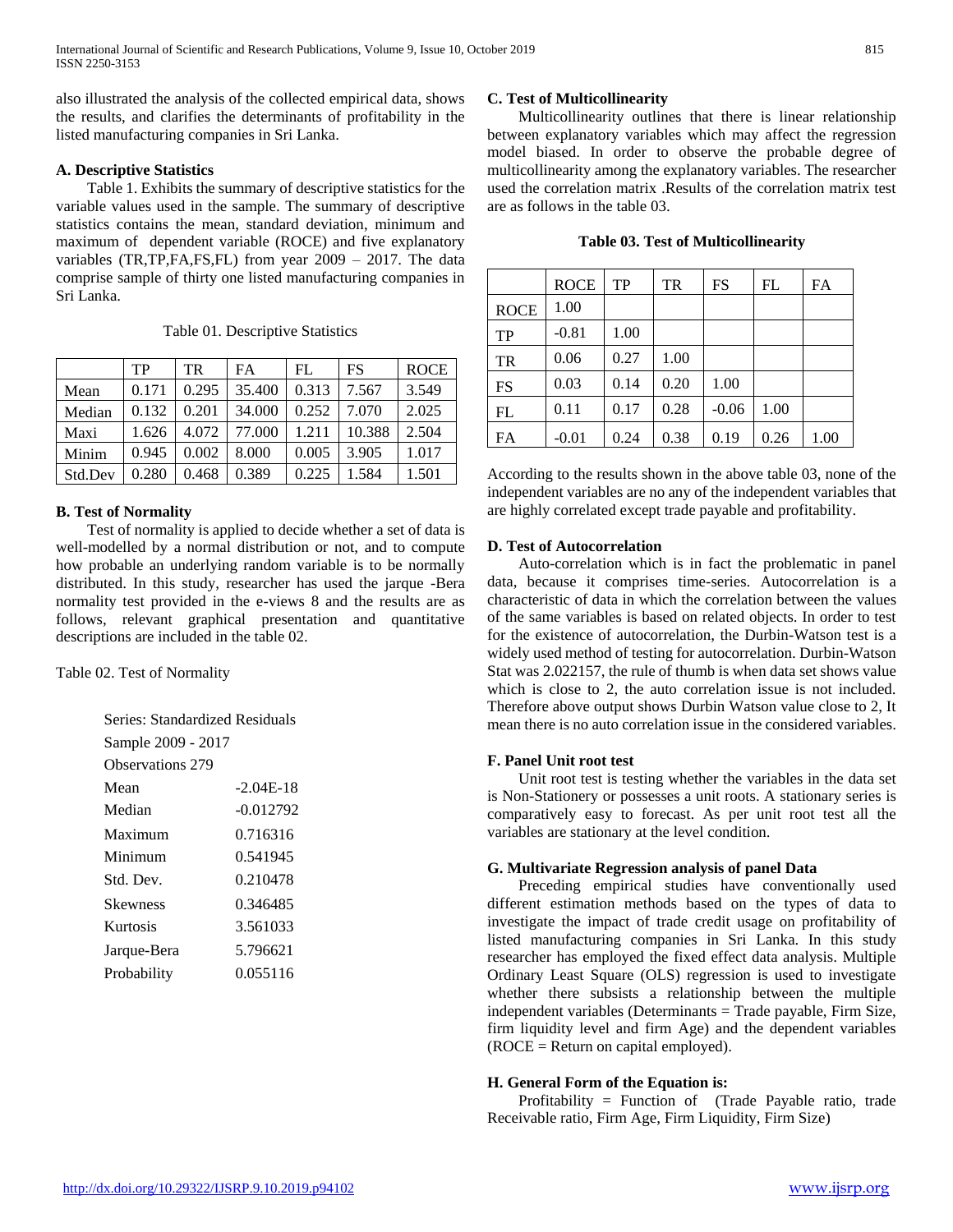International Journal of Scientific and Research Publications, Volume 9, Issue 10, October 2019 816 ISSN 2250-3153

The multivariate linear regression model

Profitability =  $\beta$ 0 -  $\beta$ 1 (TR) +  $\beta$ 2 (TP) +  $\beta$ 3 (FA) +  $\beta$ 4 (FS) +  $\beta$ 5 (FL)

 The regression model results are generated based on the above specified model. Hence, the results of the regression analysis are discussed in relation to the dependent variables mentioned above. Following is the regression output generated for the equation one which is the dependent variable of return on capital employed.

 In the analysis, Hausman test should done to select the most appropriate regression model to analyse the panel data.

The hypotheses tested under the Hausman test are as follows,

H0= Random Effect Model is Appropriate

H1= Fixed Effect Model is Appropriate

Result of Hausman test (Dependent Variable - ROCE)

**Table 04. Hausman test.**

| <b>Test Summary</b>  | Chi-Sq.<br>Statistic | Chi-<br>Sq.<br>d.f. | Prob. |
|----------------------|----------------------|---------------------|-------|
| Cross-section random | 15.97624             |                     | 0.007 |

 Therefore Hausman test was recommended to reject Null Hypothesis and accept to Alternative Hypothesis. Accordingly the panel data regression analysis was performed under the fixed effect model.

#### **I. Regression output**

 Table 05. Presents the regression results of trade credit usage of listed manufacturing companies between 2009 and 2017. The regression summary statistics results and analyses are discussed as follows.

| Variable     | Coefficient | Std.<br>Error | t-<br><b>Statistic</b> | Prob.    |
|--------------|-------------|---------------|------------------------|----------|
| C            | 489.5206    | 420.0277      | 1.165448               | 0.245    |
| TP           | $-112.5398$ | 48.09529      | 2.339933               | 0.0201   |
| TR           | 33.22775    | 31.31791      | 1.060982               | 0.2898   |
| <b>FA</b>    | $-88.4492$  | 107.9358      | 0.819461               | 0.4133   |
| <b>FSLOG</b> | 31.46736    | 57.47053      | 0.547539               | 0.5845   |
| FL           | 308.0909    | 74.59906      | 4.129958               | $\Omega$ |

#### **Table 05. Regression output**

| R-squared          | 0.255812                    | Mean<br>dependent<br>var    | 9.548504 |
|--------------------|-----------------------------|-----------------------------|----------|
| Adjusted R-squared | 0.07259                     | S.D. dependent var          | 150.0689 |
| S.E. of regression | 144.5195                    | info<br>Akaike<br>criterion | 12.90462 |
| Sum squared resid  | 507527<br>Schwarz criterion |                             | 13.37316 |
| Log likelihood     | $-1764.195$                 | Hannan-Quinn<br>criter.     | 13.09257 |
| F-statistic        | 1.621705                    | Durbin-Watson stat          | 2.028136 |
| Prob(F-statistic)  | 0.019449                    |                             |          |

 The R squared is 0.2558 which indicates that about 25.58 percent of the variability of return on capital employed ratio is (profitability) described by the selected firm-specific factors (trade payable ratio, trade receivable ratio, firm age, firm liquidity and firm size). In other words, about 25.58 percent of the variance in the dependent variable is clarified by the independent variables that are encompassed in the model. Moreover the  $p$  – value of the F static value is significant at 5% level, which also indicates that ROCE of the selected listed manufacturing companies predicted

probably by TP, TR, FA,FL and FS together shows a statistically significant relationship among them. Consequently, the Fstatistics of the regression result and its p-value 0.019449 evidences there is a significant relationship between the profitability (ROCE) measured in terms of return on capital employed and the determinant explanatory variables measured in terms of TP, TR, FA, FS and FL. In simple words, results suggests that the model fits the data significantly.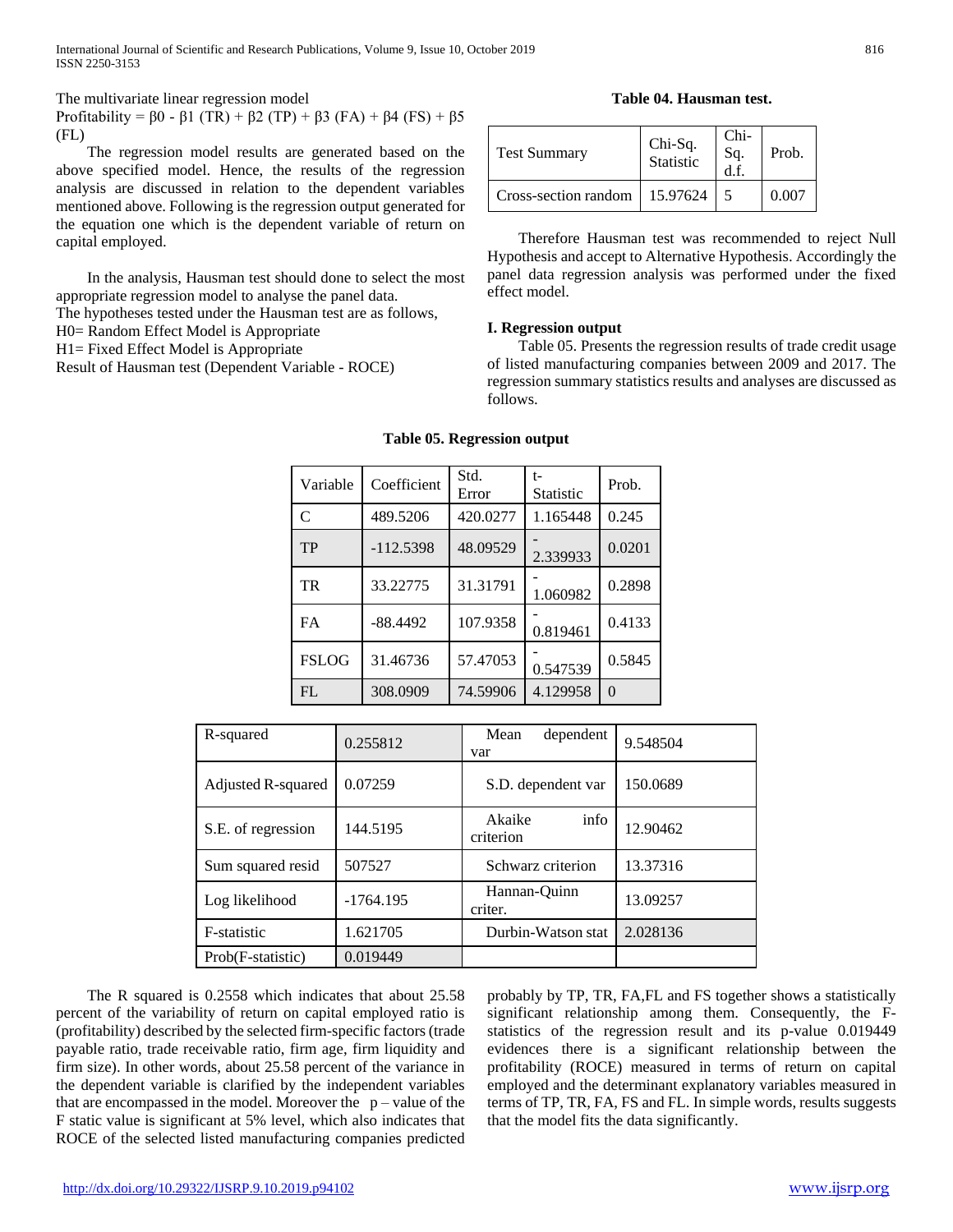The estimated regression equations as follows,

ROCE =  $482.5206 -112.5398$  (TP)  $+33.22775$  (TR)  $-88.44920$  $(FA) +31.46736$   $(FS) + 308.0909$   $(FL) + \varepsilon$ 

#### **J. Impact of trade credit utilization on companies' profitability**

 *i)Trade Payable Ratio H1*: – There is a positive relationship between Trade payable ratio & profitability of the company.

 According to the table 05, there is a significant relationship between trade payable ratio and the profitability of the company which is confirmed by the probability value of 0.0201 which is less than the 5%. Results conclude that, alternative hypothesis can be accepted and the null hypothesis is rejected.

 *ii) Trade Receivable Ratio*: H1 – There is a negative relationship between Trade receivable ratio & profitability of the company.

 According to the table 05, there is an insignificant relationship between trade receivable ratio and the profitability of the company which is confirmed by the probability value of 0.2898, which is greater than the 5%. Results conclude that, alternative hypothesis can be rejected.

 *iii) Firm Age: H1* – There is a positive relationship between firm age & profitability of the company.

 According to the table 05, there is an insignificant relationship between firm age and the profitability of the company which is confirmed by the probability value of 0.4133, that is greater than the 5%. Results conclude that, alternative hypothesis can be rejected.

 *iv) Firm Size:* H1 – There is a positive relationship between firm Size & profitability of the company.

 According to the table 05, there is an insignificant relationship between firm size and the profitability of the company which is confirmed by the probability value of 0.5845, that is greater than the 5%. Results conclude that, alternative hypothesis can be rejected and the null hypothesis can be accepted.

 *v) Firm Liquidity Level:* H1 – There is a positive relationship between liquidity level & profitability of the company.

 According to the table 05, there is a significant relationship between firm liquidity level and the profitability of the company which is confirmed by the probability value of 0.000, which is less than the 5%. Results conclude that, alternative hypothesis can be accepted and the null hypothesis can be rejected.

# V. CONCLUSION

 As per descriptive statistics, it explains that the average return on capital employed of the listed manufacturing companies is 3.54. That implies there is a higher average of profitability in the listed manufacturing companies in Sri Lanka. The minimum profitability ratio is 1.016 and maximum ratio is 2.503687. The average age of the listed manufacturing companies in Sri Lanka is 3.494662 in logarithm basis. Maximum value is 4.343 and Minimum value is 2.0794. Then average liquidity ratio is 31.25% in the listed manufacturing companies. Average trade credit

payable ratio is 17.11% and average trade receivable ratio is 29.45%. That implies listed manufacturing companies in Sri Lanka averagely holding 17% trade credit payable ratio and 29% trade receivable balance to the total sales over the considered period.

According to the regression analysis of Impact of trade credit usage on profitability of the listed manufacturing companies in Sri Lanka, following findings were revealed.

• Trade Payable ratio and profitability of the companies have positive significant relationship.

Firm Liquidity and Profitability have positive significant relationship.

Trade receivable and Profitability have positive relationship.

• Firm age and profitability of the company have negative relationship.

Firm size and profitability of the company have negative relationship.

 Based on the above output results we can identify there is a significant positive relationship between trade payable ratio and profitability of the listed manufacturing companies in Sri Lanka.

 As per theories we learn, when company having trade payable period, company can hold cash in hand for a certain period and company can re-invest that cash in another source. Then company can earn interest income or other income and that directly affect to the profit in favourable manner. Even in the practice, those theories can be identified as same. As per Yazdanfar and Öhman (2017) there is a positive relationship between trade payable and profitability of the company. Derived regression output explain there is a positive relationship between trade receivable ratio and profitability (Yazdanfar and Öhman, 2017) of the listed manufacturing companies in Sri Lanka. But in the theory we discuss as there is a negative relationship between trade receivables and profitability of companies. When company made sales on credit basis, customers will pay in future date. Therefore company have to finance that period using another finance facility such as external borrowings or over draft facility. Therefore company has to bear interest expense and that lead to decrease profits of the company. But sales on credit as a discretionary accrual directly affects to the profitability in favourable manner. In practice most of the companies use various facilities available in the current context, such as credit factoring, credit insurance and refinance facility to suppliers.

 Lastly, there is a significant impact of trade credit usage of listed manufacturing companies in Sri Lanka

#### **5.1 Practical and Policy Implications**

 The findings from this study have practical implications for management of the companies, market participants, particularly for investors and financial analysts as well as future researchers. Since the impact of trade credit usage of listed companies is not adequately investigated in the context of developing countries, companies are not be fully informed about the relationships between trade credit usage and performance of the companies. This may lead to an information asymmetry. As such, the results of the current study provide evidence to them.

#### **5.2 Limitations of the Study**